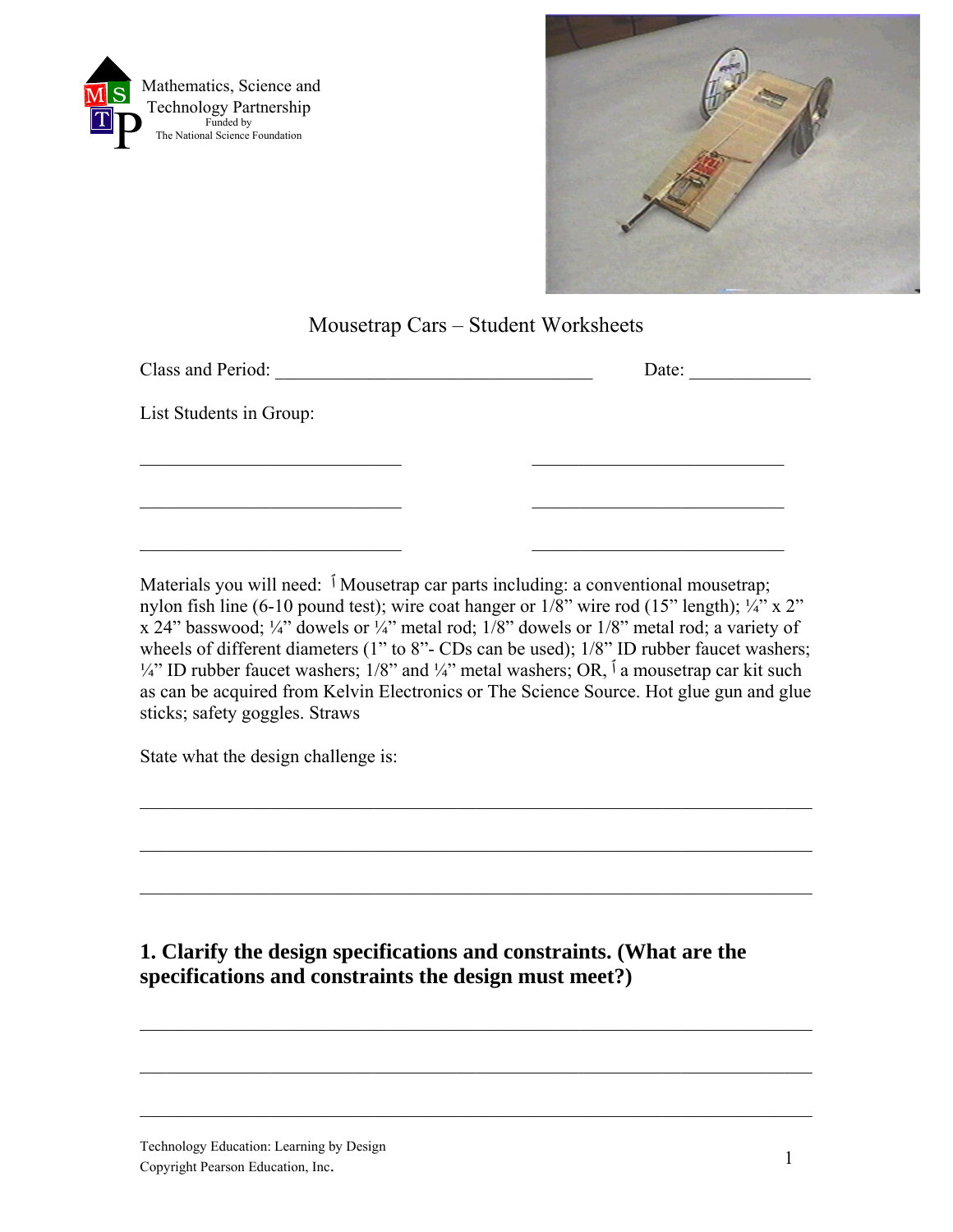### **2. Research and Investigate**

In order to better complete the design challenge, you need to first gather information to help you build a knowledge base.

#### **Knowledge and Skill Builder 1: Factors that affect the performance of the mouse trap car.**

Try out your mousetrap car model. Measure how far it travels. The mousetrap car is a system with several subsystems. Can you list several of these subsystems?

 $\mathcal{L}_\text{max}$  , and the contribution of the contribution of the contribution of the contribution of the contribution of the contribution of the contribution of the contribution of the contribution of the contribution of t  $\mathcal{L}_\text{max} = \mathcal{L}_\text{max} = \mathcal{L}_\text{max} = \mathcal{L}_\text{max} = \mathcal{L}_\text{max} = \mathcal{L}_\text{max} = \mathcal{L}_\text{max} = \mathcal{L}_\text{max} = \mathcal{L}_\text{max} = \mathcal{L}_\text{max} = \mathcal{L}_\text{max} = \mathcal{L}_\text{max} = \mathcal{L}_\text{max} = \mathcal{L}_\text{max} = \mathcal{L}_\text{max} = \mathcal{L}_\text{max} = \mathcal{L}_\text{max} = \mathcal{L}_\text{max} = \mathcal{$ 

 $\mathcal{L}_\text{max} = \mathcal{L}_\text{max} = \mathcal{L}_\text{max} = \mathcal{L}_\text{max} = \mathcal{L}_\text{max} = \mathcal{L}_\text{max} = \mathcal{L}_\text{max} = \mathcal{L}_\text{max} = \mathcal{L}_\text{max} = \mathcal{L}_\text{max} = \mathcal{L}_\text{max} = \mathcal{L}_\text{max} = \mathcal{L}_\text{max} = \mathcal{L}_\text{max} = \mathcal{L}_\text{max} = \mathcal{L}_\text{max} = \mathcal{L}_\text{max} = \mathcal{L}_\text{max} = \mathcal{$  $\mathcal{L}_\text{max}$  , and the contribution of the contribution of the contribution of the contribution of the contribution of the contribution of the contribution of the contribution of the contribution of the contribution of t

Subsystem 1:

How can you improve this subsystem?

 $\mathcal{L}_\text{max}$  , where  $\mathcal{L}_\text{max}$  and  $\mathcal{L}_\text{max}$  and  $\mathcal{L}_\text{max}$ 

Subsystem 2: \_\_\_\_\_\_\_\_\_\_\_\_\_\_\_\_\_\_\_\_\_\_\_\_\_\_

How can you improve this subsystem?

Subsystem 3: \_\_\_\_\_\_\_\_\_\_\_\_\_\_\_\_\_\_\_\_\_\_\_\_\_\_

How can you improve this subsystem?

 $\mathcal{L}_\text{max}$  , where  $\mathcal{L}_\text{max}$  and  $\mathcal{L}_\text{max}$ \_\_\_\_\_\_\_\_\_\_\_\_\_\_\_\_\_\_\_\_\_\_\_\_\_\_\_  $\mathcal{L}_\text{max}$ \_\_\_\_\_\_\_\_\_\_\_\_\_\_\_\_\_\_\_\_\_\_\_\_\_\_\_  $\mathcal{L}_\text{max}$  , where  $\mathcal{L}_\text{max}$  and  $\mathcal{L}_\text{max}$ \_\_\_\_\_\_\_\_\_\_\_\_\_\_\_\_\_\_\_\_\_\_\_\_\_\_\_  $\mathcal{L}_\text{max}$  , where  $\mathcal{L}_\text{max}$  and  $\mathcal{L}_\text{max}$  $\overline{\phantom{a}}$  , which is a set of the set of the set of the set of the set of the set of the set of the set of the set of the set of the set of the set of the set of the set of the set of the set of the set of the set of th  $\mathcal{L}_\text{max}$  , where  $\mathcal{L}_\text{max}$  and  $\mathcal{L}_\text{max}$  $\mathcal{L}_\text{max}$  , where  $\mathcal{L}_\text{max}$  and  $\mathcal{L}_\text{max}$ 

Now that you have thought about improvements to each of the subsystems, can you list some of the factors that affect the distance the mouse trap car can travel? Please list those factors.

 $\mathcal{L}_\text{max}$  , and the contribution of the contribution of the contribution of the contribution of the contribution of the contribution of the contribution of the contribution of the contribution of the contribution of t  $\mathcal{L}_\text{max}$  , and the contribution of the contribution of the contribution of the contribution of the contribution of the contribution of the contribution of the contribution of the contribution of the contribution of t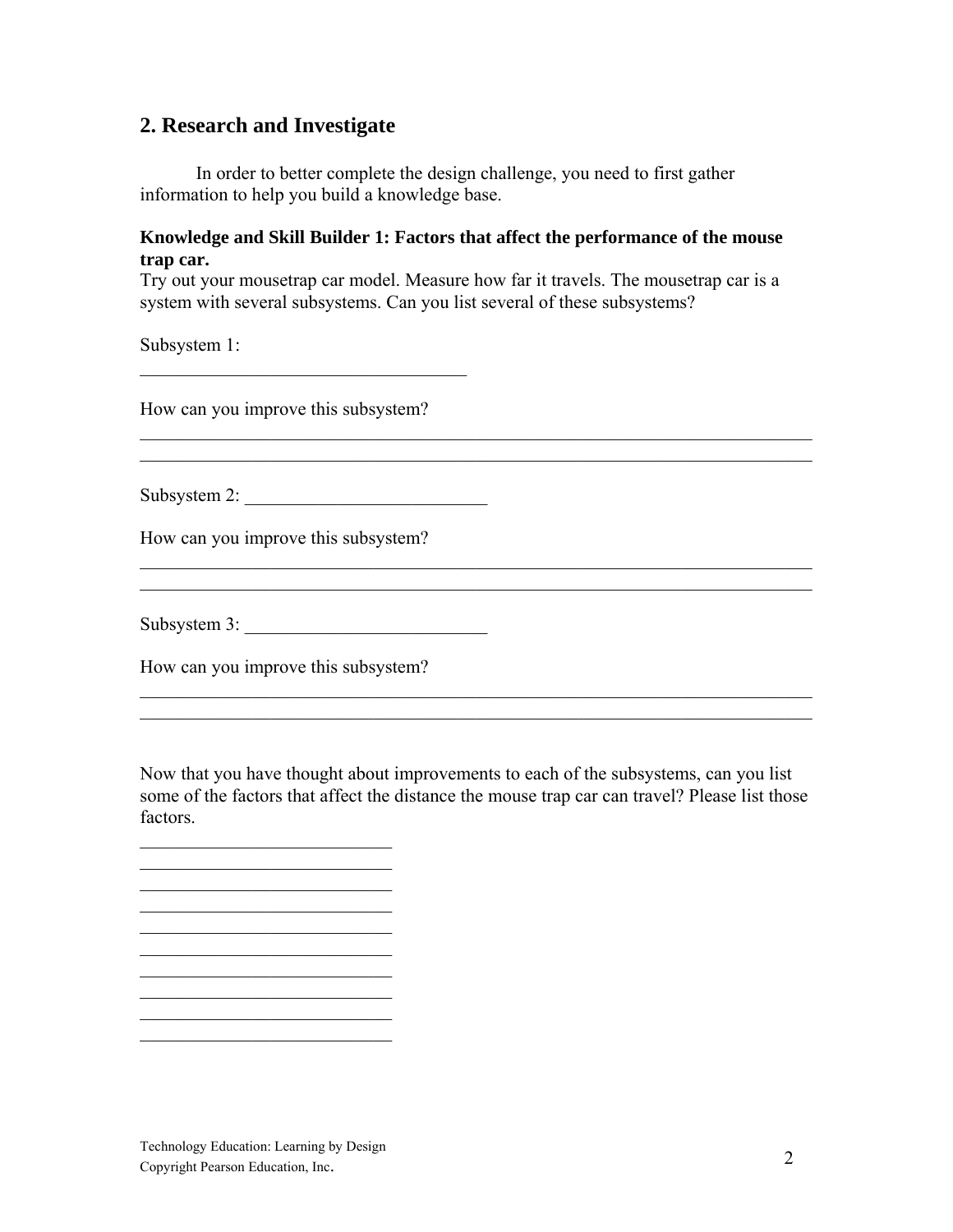#### **Knowledge and Skill Builder 2: The Relationship between force, speed, and distance traveled.**

Where would you attach the string on the extension rod to make the car go **further**  toward the top, or toward the bottom of the rod? Where would you attach the string on the extension rod to make the car go **faster** - toward the top, or toward the bottom of the rod? With your hand, try pulling the rod from the very tip. Then try pulling it from a point toward the bottom (near the spring). Does the rod exert more force at the tip or at the bottom?

Attach the string to the top of the rod and wind it around the axle. Measure the distance the car travels and observe its speed. What have you measured and observed?

 $\mathcal{L}_\text{max}$  , and the contribution of the contribution of the contribution of the contribution of the contribution of the contribution of the contribution of the contribution of the contribution of the contribution of t  $\mathcal{L}_\text{max} = \mathcal{L}_\text{max} = \mathcal{L}_\text{max} = \mathcal{L}_\text{max} = \mathcal{L}_\text{max} = \mathcal{L}_\text{max} = \mathcal{L}_\text{max} = \mathcal{L}_\text{max} = \mathcal{L}_\text{max} = \mathcal{L}_\text{max} = \mathcal{L}_\text{max} = \mathcal{L}_\text{max} = \mathcal{L}_\text{max} = \mathcal{L}_\text{max} = \mathcal{L}_\text{max} = \mathcal{L}_\text{max} = \mathcal{L}_\text{max} = \mathcal{L}_\text{max} = \mathcal{$ 

 $\mathcal{L}_\text{max} = \mathcal{L}_\text{max} = \mathcal{L}_\text{max} = \mathcal{L}_\text{max} = \mathcal{L}_\text{max} = \mathcal{L}_\text{max} = \mathcal{L}_\text{max} = \mathcal{L}_\text{max} = \mathcal{L}_\text{max} = \mathcal{L}_\text{max} = \mathcal{L}_\text{max} = \mathcal{L}_\text{max} = \mathcal{L}_\text{max} = \mathcal{L}_\text{max} = \mathcal{L}_\text{max} = \mathcal{L}_\text{max} = \mathcal{L}_\text{max} = \mathcal{L}_\text{max} = \mathcal{$ 

Now change the place the string is attached to the rod. Attach the string toward the bottom, near the spring, and wind the string around the axle. Measure the distance the car travels and observe its speed. What have you measured and observed?

 $\mathcal{L}_\text{max} = \mathcal{L}_\text{max} = \mathcal{L}_\text{max} = \mathcal{L}_\text{max} = \mathcal{L}_\text{max} = \mathcal{L}_\text{max} = \mathcal{L}_\text{max} = \mathcal{L}_\text{max} = \mathcal{L}_\text{max} = \mathcal{L}_\text{max} = \mathcal{L}_\text{max} = \mathcal{L}_\text{max} = \mathcal{L}_\text{max} = \mathcal{L}_\text{max} = \mathcal{L}_\text{max} = \mathcal{L}_\text{max} = \mathcal{L}_\text{max} = \mathcal{L}_\text{max} = \mathcal{$  $\mathcal{L}_\text{max}$  , and the contribution of the contribution of the contribution of the contribution of the contribution of the contribution of the contribution of the contribution of the contribution of the contribution of t

 $\mathcal{L}_\text{max}$  , and the contribution of the contribution of the contribution of the contribution of the contribution of the contribution of the contribution of the contribution of the contribution of the contribution of t

 $\mathcal{L}_\text{max}$  , and the contribution of the contribution of the contribution of the contribution of the contribution of the contribution of the contribution of the contribution of the contribution of the contribution of t

Which position results in a car that travels further?

Which position results in a car that travels faster?

What can you conclude about the relationship between the force pulling on the axle and the distance the car travels?

 $\mathcal{L}_\text{max}$  , and the contribution of the contribution of the contribution of the contribution of the contribution of the contribution of the contribution of the contribution of the contribution of the contribution of t  $\mathcal{L}_\text{max}$  , and the contribution of the contribution of the contribution of the contribution of the contribution of the contribution of the contribution of the contribution of the contribution of the contribution of t

#### **Knowledge and Skill Builder 3: Friction.**

Do research in the library or on the Internet. The research question is: What is rolling friction? Summarize your research below.

 $\mathcal{L}_\text{max}$  , and the contribution of the contribution of the contribution of the contribution of the contribution of the contribution of the contribution of the contribution of the contribution of the contribution of t  $\mathcal{L}_\text{max} = \mathcal{L}_\text{max} = \mathcal{L}_\text{max} = \mathcal{L}_\text{max} = \mathcal{L}_\text{max} = \mathcal{L}_\text{max} = \mathcal{L}_\text{max} = \mathcal{L}_\text{max} = \mathcal{L}_\text{max} = \mathcal{L}_\text{max} = \mathcal{L}_\text{max} = \mathcal{L}_\text{max} = \mathcal{L}_\text{max} = \mathcal{L}_\text{max} = \mathcal{L}_\text{max} = \mathcal{L}_\text{max} = \mathcal{L}_\text{max} = \mathcal{L}_\text{max} = \mathcal{$  $\mathcal{L}_\text{max}$  , and the contribution of the contribution of the contribution of the contribution of the contribution of the contribution of the contribution of the contribution of the contribution of the contribution of t  $\mathcal{L}_\text{max}$  , and the contribution of the contribution of the contribution of the contribution of the contribution of the contribution of the contribution of the contribution of the contribution of the contribution of t

Without friction, the wheels will spin. If there is too much friction, the car won't move. Experiment with changing friction between moving parts. For example, change the friction between the axles and the bearings that hold them. You might want to try to slide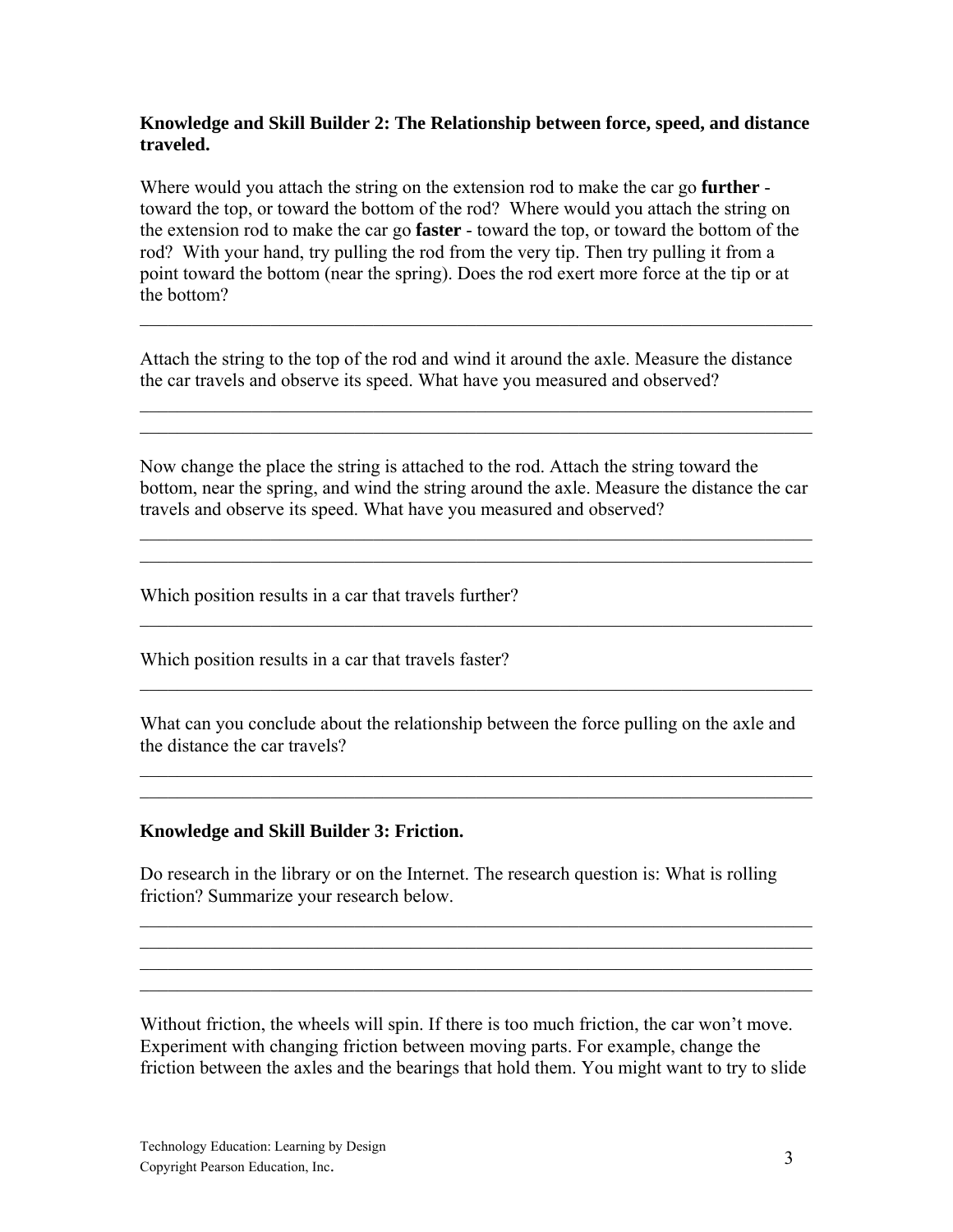straws over the axles to serve as bushings. You might want to use washers; you might also like to try wheels that have bearings inside them. Write down the results of your investigations.

 $\mathcal{L}_\text{max}$  , and the contribution of the contribution of the contribution of the contribution of the contribution of the contribution of the contribution of the contribution of the contribution of the contribution of t  $\mathcal{L}_\text{max} = \mathcal{L}_\text{max} = \mathcal{L}_\text{max} = \mathcal{L}_\text{max} = \mathcal{L}_\text{max} = \mathcal{L}_\text{max} = \mathcal{L}_\text{max} = \mathcal{L}_\text{max} = \mathcal{L}_\text{max} = \mathcal{L}_\text{max} = \mathcal{L}_\text{max} = \mathcal{L}_\text{max} = \mathcal{L}_\text{max} = \mathcal{L}_\text{max} = \mathcal{L}_\text{max} = \mathcal{L}_\text{max} = \mathcal{L}_\text{max} = \mathcal{L}_\text{max} = \mathcal{$  $\mathcal{L}_\text{max}$  , and the contribution of the contribution of the contribution of the contribution of the contribution of the contribution of the contribution of the contribution of the contribution of the contribution of t

Change the friction of the wheels against the surface they roll on. You might want to put rubber bands around the wheel. Another interesting experiment is to cut up a small balloon and stretch it over the wheel. What does the rubber do to the friction between the wheel and the surface? Write down the results of your investigations.

 $\mathcal{L}_\text{max}$  , and the contribution of the contribution of the contribution of the contribution of the contribution of the contribution of the contribution of the contribution of the contribution of the contribution of t  $\mathcal{L}_\text{max}$  , and the contribution of the contribution of the contribution of the contribution of the contribution of the contribution of the contribution of the contribution of the contribution of the contribution of t

 $\mathcal{L}_\text{max}$  , and the contribution of the contribution of the contribution of the contribution of the contribution of the contribution of the contribution of the contribution of the contribution of the contribution of t

#### **Knowledge and Skill Builder 4: Size of the wheels.**

Take four wheels with different diameters. Make a mark with a pencil on the rim of each wheel. Then roll each wheel along a table and measure the distance the wheel travels in one revolution. Determine the relationship (the ratio) between the distance the wheel travels in one revolution and the diameter of the wheel. To do that, divide the distance traveled by the diameter of the wheel. Record your information on the chart below.

| Wheel       | Diameter | Measured distance  | Ratio of distance |
|-------------|----------|--------------------|-------------------|
|             |          | for one revolution | traveled in one   |
|             |          |                    | revolution to the |
|             |          |                    | wheel diameter.   |
| Wheel $# 1$ |          |                    |                   |
| Wheel $#2$  |          |                    |                   |
| Wheel $# 3$ |          |                    |                   |
| Wheel $#4$  |          |                    |                   |

### **Knowledge and Skill Builder 5: Finding the circumference.**

Mathematically speaking, the distance around a circle called the **circumference**.

What is the average relationship that you have found to exist between the circumference of the wheels and the wheel diameter? Do you remember how to calculate an average? The average is referred to as the *arithmetic MEAN*. If you need help, ask one of your group members or your teacher.

Using the average (the arithmetic mean) that you have found, can you develop a formula for circumference (C) with respect to its diameter (D)?

 $\mathcal{L}_\text{max}$  , and the contribution of the contribution of the contribution of the contribution of the contribution of the contribution of the contribution of the contribution of the contribution of the contribution of t

 $\mathcal{L}_\text{max} = \mathcal{L}_\text{max} = \mathcal{L}_\text{max} = \mathcal{L}_\text{max} = \mathcal{L}_\text{max} = \mathcal{L}_\text{max} = \mathcal{L}_\text{max} = \mathcal{L}_\text{max} = \mathcal{L}_\text{max} = \mathcal{L}_\text{max} = \mathcal{L}_\text{max} = \mathcal{L}_\text{max} = \mathcal{L}_\text{max} = \mathcal{L}_\text{max} = \mathcal{L}_\text{max} = \mathcal{L}_\text{max} = \mathcal{L}_\text{max} = \mathcal{L}_\text{max} = \mathcal{$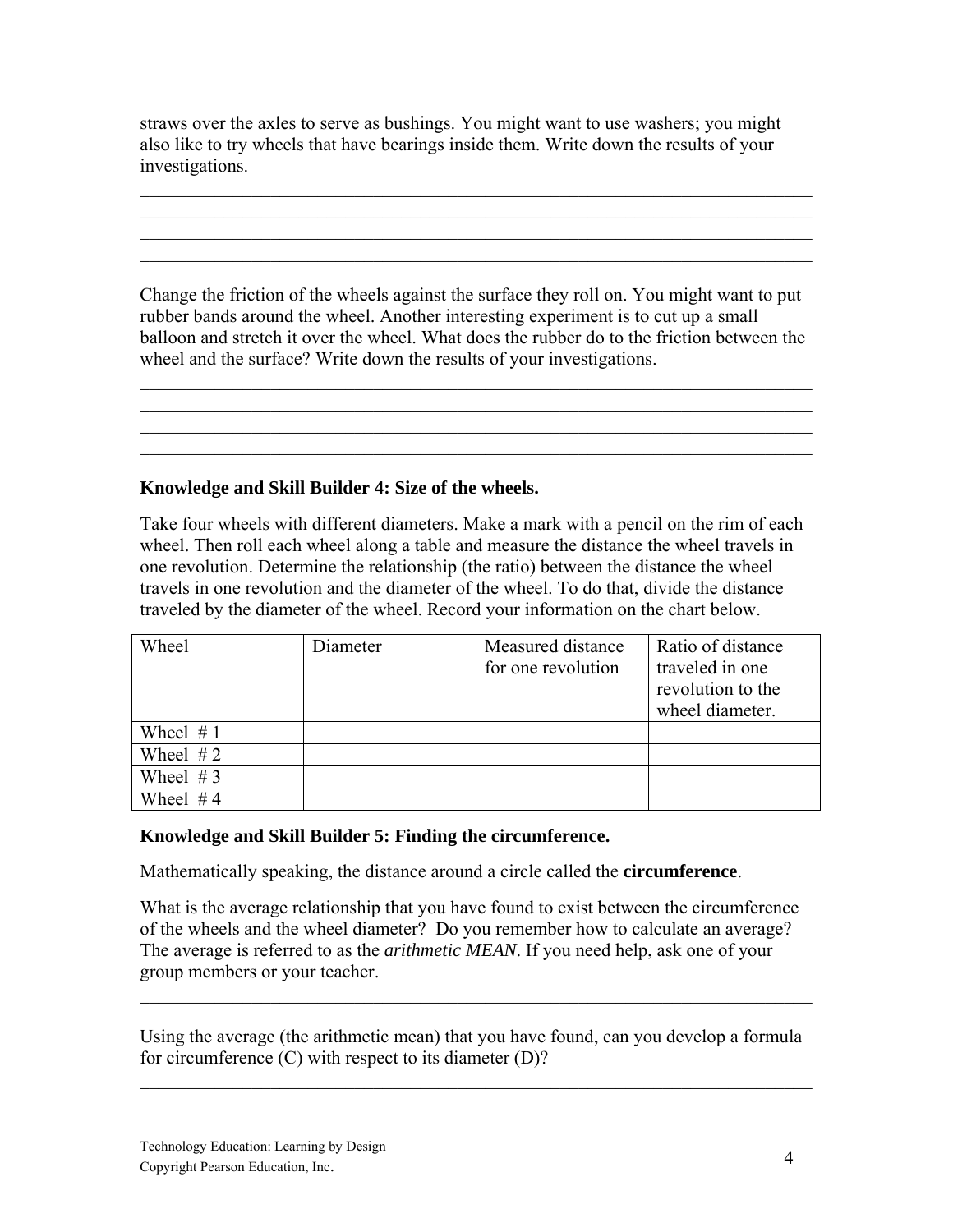How close did you come to developing the mathematical formula for the circumference of a circle,  $C = \pi D$ . Hint: To answer this question, you need to look up the approximate mathematical value of  $\pi$ .

 $\mathcal{L}_\text{max}$  , and the contribution of the contribution of the contribution of the contribution of the contribution of the contribution of the contribution of the contribution of the contribution of the contribution of t

In the table below, tell what the circumference would be for the wheels of various diameters.

| Diameter | Circumference |
|----------|---------------|
| 1 inch   |               |
| 5 inches |               |
| 8 inches |               |
| 1 foot   |               |
| 5 feet   |               |

#### **Knowledge and Skill Builder 6: Testing different diameter wheels.**

If you are building a mouse trap car to travel the greatest distance it can, would you want to use small driving wheels or large driving wheels? Measure the distance the standard model travels with the original wheels. Now try different diameter wheels on your mousetrap car and summarize your results below. Before you try out different wheels, make a prediction about the distance you think the car will travel with wheels of different diameters.

| <b>Wheel Diameter</b>        | <b>Predicted Distance</b> | <b>Actual Distance Traveled</b> |
|------------------------------|---------------------------|---------------------------------|
| Wheel $# 1$ (Standard model) |                           |                                 |
| Wheel $#2$                   |                           |                                 |
| Wheel $#3$                   |                           |                                 |
| Wheel $#4$                   |                           |                                 |

 $\mathcal{L}_\text{max}$  , and the contribution of the contribution of the contribution of the contribution of the contribution of the contribution of the contribution of the contribution of the contribution of the contribution of t  $\mathcal{L}_\text{max}$  , and the contribution of the contribution of the contribution of the contribution of the contribution of the contribution of the contribution of the contribution of the contribution of the contribution of t  $\mathcal{L}_\text{max}$  , and the contribution of the contribution of the contribution of the contribution of the contribution of the contribution of the contribution of the contribution of the contribution of the contribution of t

 $\mathcal{L}_\text{max}$  , and the contribution of the contribution of the contribution of the contribution of the contribution of the contribution of the contribution of the contribution of the contribution of the contribution of t  $\mathcal{L}_\text{max} = \mathcal{L}_\text{max} = \mathcal{L}_\text{max} = \mathcal{L}_\text{max} = \mathcal{L}_\text{max} = \mathcal{L}_\text{max} = \mathcal{L}_\text{max} = \mathcal{L}_\text{max} = \mathcal{L}_\text{max} = \mathcal{L}_\text{max} = \mathcal{L}_\text{max} = \mathcal{L}_\text{max} = \mathcal{L}_\text{max} = \mathcal{L}_\text{max} = \mathcal{L}_\text{max} = \mathcal{L}_\text{max} = \mathcal{L}_\text{max} = \mathcal{L}_\text{max} = \mathcal{$  $\mathcal{L}_\text{max} = \mathcal{L}_\text{max} = \mathcal{L}_\text{max} = \mathcal{L}_\text{max} = \mathcal{L}_\text{max} = \mathcal{L}_\text{max} = \mathcal{L}_\text{max} = \mathcal{L}_\text{max} = \mathcal{L}_\text{max} = \mathcal{L}_\text{max} = \mathcal{L}_\text{max} = \mathcal{L}_\text{max} = \mathcal{L}_\text{max} = \mathcal{L}_\text{max} = \mathcal{L}_\text{max} = \mathcal{L}_\text{max} = \mathcal{L}_\text{max} = \mathcal{L}_\text{max} = \mathcal{$  $\mathcal{L}_\text{max}$  , and the contribution of the contribution of the contribution of the contribution of the contribution of the contribution of the contribution of the contribution of the contribution of the contribution of t

 $\mathcal{L}_\text{max} = \mathcal{L}_\text{max} = \mathcal{L}_\text{max} = \mathcal{L}_\text{max} = \mathcal{L}_\text{max} = \mathcal{L}_\text{max} = \mathcal{L}_\text{max} = \mathcal{L}_\text{max} = \mathcal{L}_\text{max} = \mathcal{L}_\text{max} = \mathcal{L}_\text{max} = \mathcal{L}_\text{max} = \mathcal{L}_\text{max} = \mathcal{L}_\text{max} = \mathcal{L}_\text{max} = \mathcal{L}_\text{max} = \mathcal{L}_\text{max} = \mathcal{L}_\text{max} = \mathcal{$ 

Why did you make the prediction that you did?

Explain what you have found as a result of this investigation.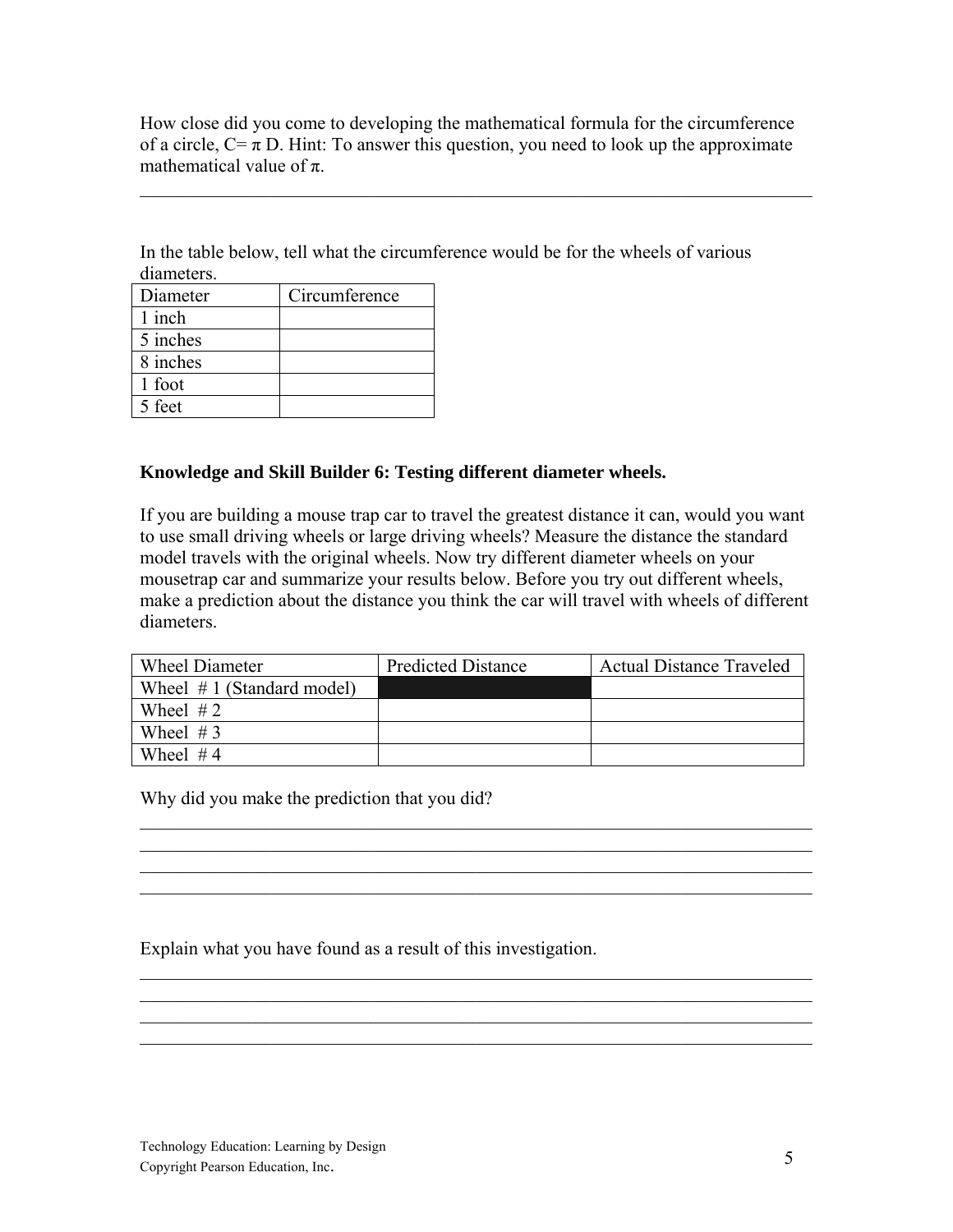## **3. Generate Alternative Designs**

 Describe two of your possible solutions to the problem of redesigning the mousetrap car to travel the greatest distance. Remember to consider the specifications and constraints. In your description, indicate what you consider to be each solution's strengths and weaknesses.

 You will want to consider the diameter of the wheels, the length of the lever arm, and frictional effects.

 Describe two alternative solutions to improve your design in the space below. Use additional sheets of paper if necessary.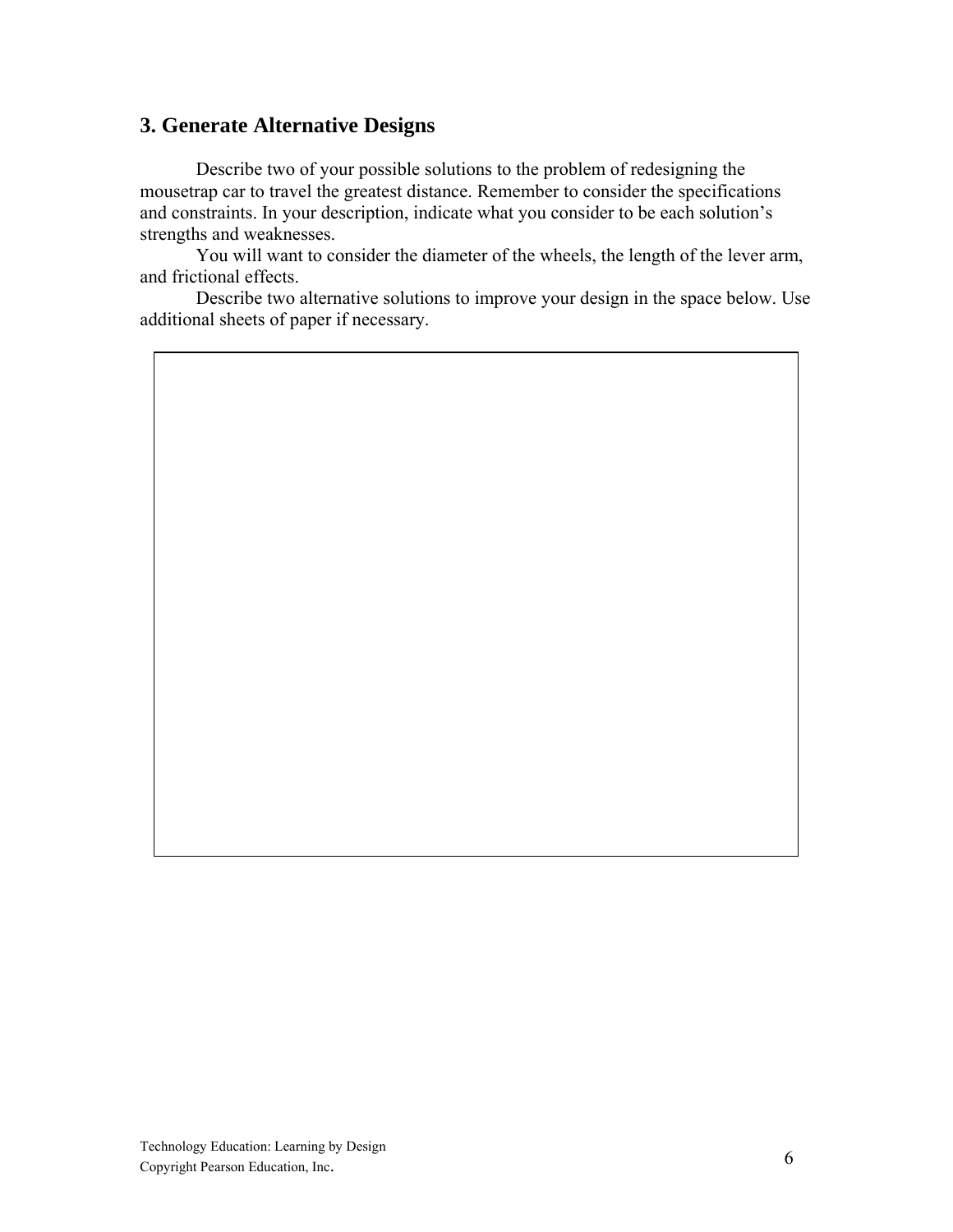# **4. Choose and Justify the Optimal Solution**

Choose your preferred solution. Explain why your solution meets the specifications and constraints. Why makes this alternative better?

 $\mathcal{L}_\text{max} = \mathcal{L}_\text{max} = \mathcal{L}_\text{max} = \mathcal{L}_\text{max} = \mathcal{L}_\text{max} = \mathcal{L}_\text{max} = \mathcal{L}_\text{max} = \mathcal{L}_\text{max} = \mathcal{L}_\text{max} = \mathcal{L}_\text{max} = \mathcal{L}_\text{max} = \mathcal{L}_\text{max} = \mathcal{L}_\text{max} = \mathcal{L}_\text{max} = \mathcal{L}_\text{max} = \mathcal{L}_\text{max} = \mathcal{L}_\text{max} = \mathcal{L}_\text{max} = \mathcal{$ 

 $\mathcal{L}_\text{max}$  , and the contribution of the contribution of the contribution of the contribution of the contribution of the contribution of the contribution of the contribution of the contribution of the contribution of t

 $\mathcal{L}_\text{max} = \mathcal{L}_\text{max} = \mathcal{L}_\text{max} = \mathcal{L}_\text{max} = \mathcal{L}_\text{max} = \mathcal{L}_\text{max} = \mathcal{L}_\text{max} = \mathcal{L}_\text{max} = \mathcal{L}_\text{max} = \mathcal{L}_\text{max} = \mathcal{L}_\text{max} = \mathcal{L}_\text{max} = \mathcal{L}_\text{max} = \mathcal{L}_\text{max} = \mathcal{L}_\text{max} = \mathcal{L}_\text{max} = \mathcal{L}_\text{max} = \mathcal{L}_\text{max} = \mathcal{$ 

 $\mathcal{L}_\text{max}$  , and the contribution of the contribution of the contribution of the contribution of the contribution of the contribution of the contribution of the contribution of the contribution of the contribution of t

 $\mathcal{L}_\text{max}$  , and the contribution of the contribution of the contribution of the contribution of the contribution of the contribution of the contribution of the contribution of the contribution of the contribution of t

 $\mathcal{L}_\text{max} = \mathcal{L}_\text{max} = \mathcal{L}_\text{max} = \mathcal{L}_\text{max} = \mathcal{L}_\text{max} = \mathcal{L}_\text{max} = \mathcal{L}_\text{max} = \mathcal{L}_\text{max} = \mathcal{L}_\text{max} = \mathcal{L}_\text{max} = \mathcal{L}_\text{max} = \mathcal{L}_\text{max} = \mathcal{L}_\text{max} = \mathcal{L}_\text{max} = \mathcal{L}_\text{max} = \mathcal{L}_\text{max} = \mathcal{L}_\text{max} = \mathcal{L}_\text{max} = \mathcal{$ 

 $\mathcal{L}_\text{max} = \mathcal{L}_\text{max} = \mathcal{L}_\text{max} = \mathcal{L}_\text{max} = \mathcal{L}_\text{max} = \mathcal{L}_\text{max} = \mathcal{L}_\text{max} = \mathcal{L}_\text{max} = \mathcal{L}_\text{max} = \mathcal{L}_\text{max} = \mathcal{L}_\text{max} = \mathcal{L}_\text{max} = \mathcal{L}_\text{max} = \mathcal{L}_\text{max} = \mathcal{L}_\text{max} = \mathcal{L}_\text{max} = \mathcal{L}_\text{max} = \mathcal{L}_\text{max} = \mathcal{$ 

 $\mathcal{L}_\text{max}$  , and the contribution of the contribution of the contribution of the contribution of the contribution of the contribution of the contribution of the contribution of the contribution of the contribution of t

 $\mathcal{L}_\text{max}$  , and the contribution of the contribution of the contribution of the contribution of the contribution of the contribution of the contribution of the contribution of the contribution of the contribution of t

 $\mathcal{L}_\text{max} = \mathcal{L}_\text{max} = \mathcal{L}_\text{max} = \mathcal{L}_\text{max} = \mathcal{L}_\text{max} = \mathcal{L}_\text{max} = \mathcal{L}_\text{max} = \mathcal{L}_\text{max} = \mathcal{L}_\text{max} = \mathcal{L}_\text{max} = \mathcal{L}_\text{max} = \mathcal{L}_\text{max} = \mathcal{L}_\text{max} = \mathcal{L}_\text{max} = \mathcal{L}_\text{max} = \mathcal{L}_\text{max} = \mathcal{L}_\text{max} = \mathcal{L}_\text{max} = \mathcal{$ 

 $\mathcal{L}_\text{max}$  , and the contribution of the contribution of the contribution of the contribution of the contribution of the contribution of the contribution of the contribution of the contribution of the contribution of t

 $\mathcal{L}_\text{max} = \mathcal{L}_\text{max} = \mathcal{L}_\text{max} = \mathcal{L}_\text{max} = \mathcal{L}_\text{max} = \mathcal{L}_\text{max} = \mathcal{L}_\text{max} = \mathcal{L}_\text{max} = \mathcal{L}_\text{max} = \mathcal{L}_\text{max} = \mathcal{L}_\text{max} = \mathcal{L}_\text{max} = \mathcal{L}_\text{max} = \mathcal{L}_\text{max} = \mathcal{L}_\text{max} = \mathcal{L}_\text{max} = \mathcal{L}_\text{max} = \mathcal{L}_\text{max} = \mathcal{$ 

What tradeoffs if any, did you make in selecting this alternative?

# **5. Develop a Prototype**

Construct your redesigned mousetrap car. Include a scale drawing of your final design, showing the size and location of the wheels, arm, mousetrap, and body. Include a photograph of your group's car. Use additional sheets of paper if necessary.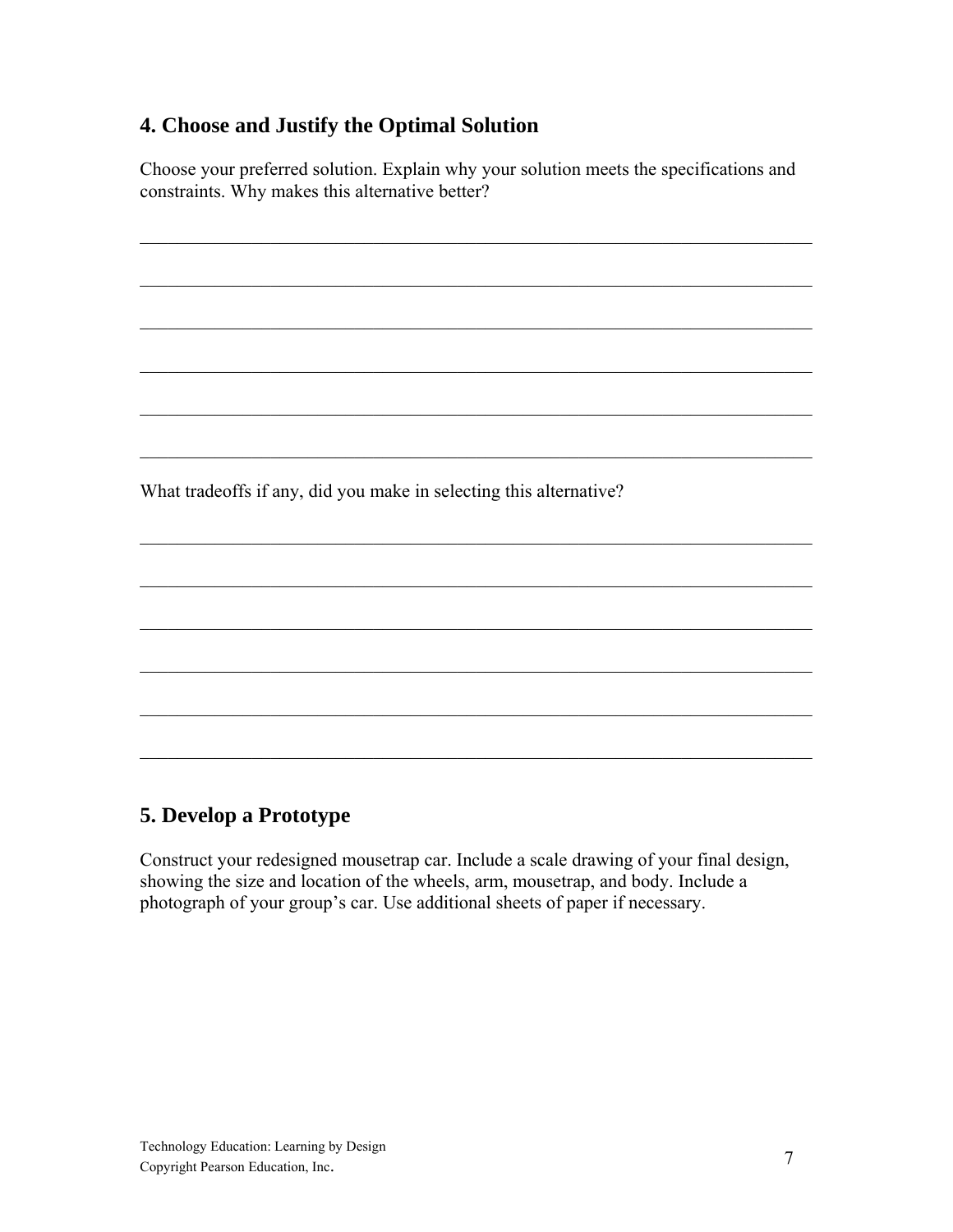## **6. Test and Evaluate**

Did your design meet the initial specifications and constraints? Indicate the tests you conducted and the experiments you performed to verify this.

 $\mathcal{L}_\text{max} = \mathcal{L}_\text{max} = \mathcal{L}_\text{max} = \mathcal{L}_\text{max} = \mathcal{L}_\text{max} = \mathcal{L}_\text{max} = \mathcal{L}_\text{max} = \mathcal{L}_\text{max} = \mathcal{L}_\text{max} = \mathcal{L}_\text{max} = \mathcal{L}_\text{max} = \mathcal{L}_\text{max} = \mathcal{L}_\text{max} = \mathcal{L}_\text{max} = \mathcal{L}_\text{max} = \mathcal{L}_\text{max} = \mathcal{L}_\text{max} = \mathcal{L}_\text{max} = \mathcal{$ 

 $\mathcal{L}_\text{max}$  , and the contribution of the contribution of the contribution of the contribution of the contribution of the contribution of the contribution of the contribution of the contribution of the contribution of t

 $\mathcal{L}_\text{max} = \mathcal{L}_\text{max} = \mathcal{L}_\text{max} = \mathcal{L}_\text{max} = \mathcal{L}_\text{max} = \mathcal{L}_\text{max} = \mathcal{L}_\text{max} = \mathcal{L}_\text{max} = \mathcal{L}_\text{max} = \mathcal{L}_\text{max} = \mathcal{L}_\text{max} = \mathcal{L}_\text{max} = \mathcal{L}_\text{max} = \mathcal{L}_\text{max} = \mathcal{L}_\text{max} = \mathcal{L}_\text{max} = \mathcal{L}_\text{max} = \mathcal{L}_\text{max} = \mathcal{$ 

 $\mathcal{L}_\text{max}$  , and the contribution of the contribution of the contribution of the contribution of the contribution of the contribution of the contribution of the contribution of the contribution of the contribution of t

 $\mathcal{L}_\text{max}$  , and the contribution of the contribution of the contribution of the contribution of the contribution of the contribution of the contribution of the contribution of the contribution of the contribution of t

 $\mathcal{L}_\text{max} = \mathcal{L}_\text{max} = \mathcal{L}_\text{max} = \mathcal{L}_\text{max} = \mathcal{L}_\text{max} = \mathcal{L}_\text{max} = \mathcal{L}_\text{max} = \mathcal{L}_\text{max} = \mathcal{L}_\text{max} = \mathcal{L}_\text{max} = \mathcal{L}_\text{max} = \mathcal{L}_\text{max} = \mathcal{L}_\text{max} = \mathcal{L}_\text{max} = \mathcal{L}_\text{max} = \mathcal{L}_\text{max} = \mathcal{L}_\text{max} = \mathcal{L}_\text{max} = \mathcal{$ 

Besides the initial specifications, did your particular design include any other specifications, such as the size of the wheels or the specific materials to be used? Describe the testing procedure and explain how the design meets all the specifications.

 $\mathcal{L}_\text{max}$  , and the contribution of the contribution of the contribution of the contribution of the contribution of the contribution of the contribution of the contribution of the contribution of the contribution of t

 $\mathcal{L}_\text{max} = \mathcal{L}_\text{max} = \mathcal{L}_\text{max} = \mathcal{L}_\text{max} = \mathcal{L}_\text{max} = \mathcal{L}_\text{max} = \mathcal{L}_\text{max} = \mathcal{L}_\text{max} = \mathcal{L}_\text{max} = \mathcal{L}_\text{max} = \mathcal{L}_\text{max} = \mathcal{L}_\text{max} = \mathcal{L}_\text{max} = \mathcal{L}_\text{max} = \mathcal{L}_\text{max} = \mathcal{L}_\text{max} = \mathcal{L}_\text{max} = \mathcal{L}_\text{max} = \mathcal{$ 

 $\mathcal{L}_\text{max}$  , and the contribution of the contribution of the contribution of the contribution of the contribution of the contribution of the contribution of the contribution of the contribution of the contribution of t

 $\mathcal{L}_\text{max}$  , and the contribution of the contribution of the contribution of the contribution of the contribution of the contribution of the contribution of the contribution of the contribution of the contribution of t

 $\mathcal{L}_\text{max} = \mathcal{L}_\text{max} = \mathcal{L}_\text{max} = \mathcal{L}_\text{max} = \mathcal{L}_\text{max} = \mathcal{L}_\text{max} = \mathcal{L}_\text{max} = \mathcal{L}_\text{max} = \mathcal{L}_\text{max} = \mathcal{L}_\text{max} = \mathcal{L}_\text{max} = \mathcal{L}_\text{max} = \mathcal{L}_\text{max} = \mathcal{L}_\text{max} = \mathcal{L}_\text{max} = \mathcal{L}_\text{max} = \mathcal{L}_\text{max} = \mathcal{L}_\text{max} = \mathcal{$ 

 $\mathcal{L}_\text{max}$  , and the contribution of the contribution of the contribution of the contribution of the contribution of the contribution of the contribution of the contribution of the contribution of the contribution of t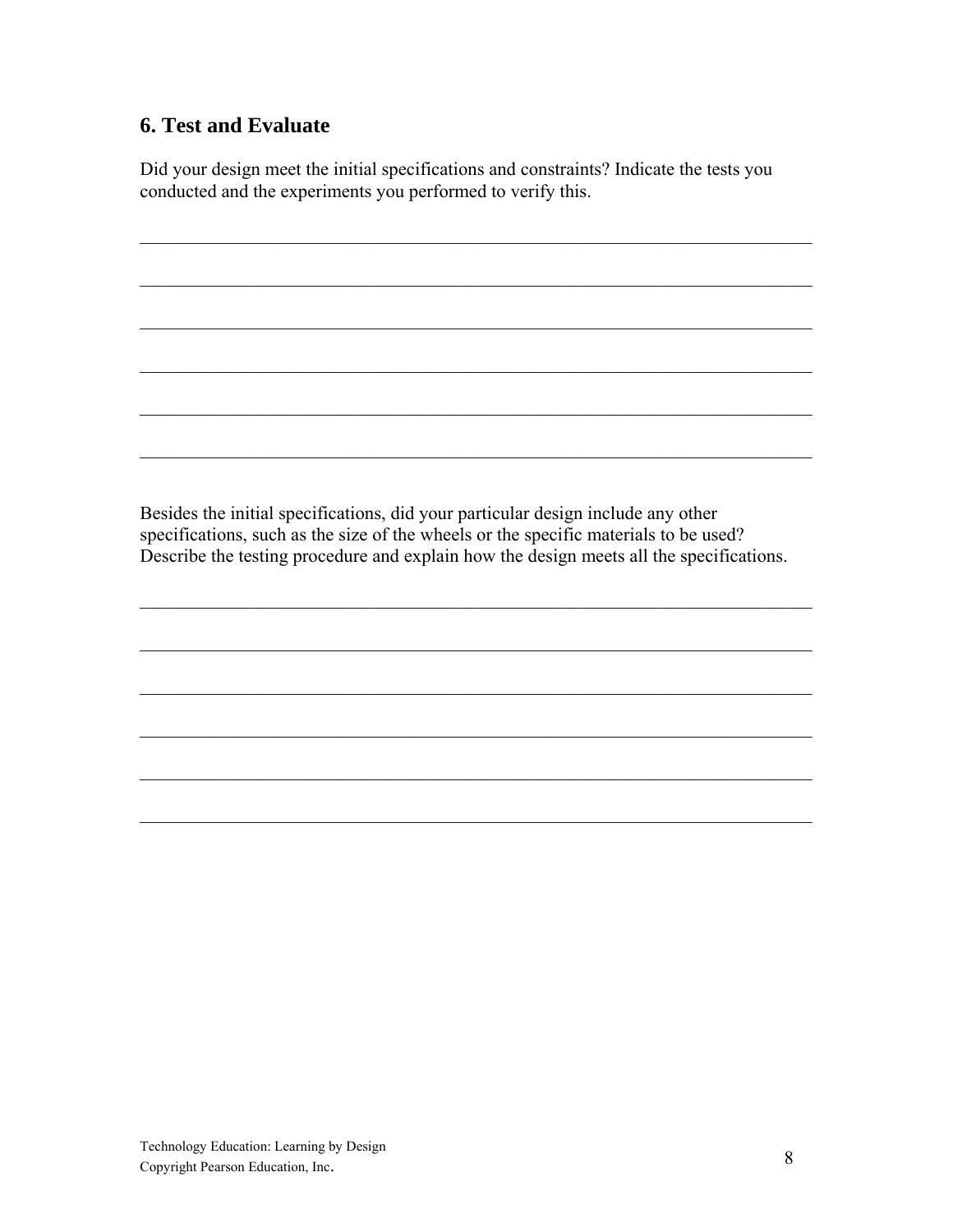# 7. Redesign the Solution

What problems did you encounter that would influence a redesign of your solution? Did you change your original design concept? Why?

If you had to redesign your model, what changes would you recommend in your new design? Explain your reasoning. What additional tradeoffs, in any, would you have to make?

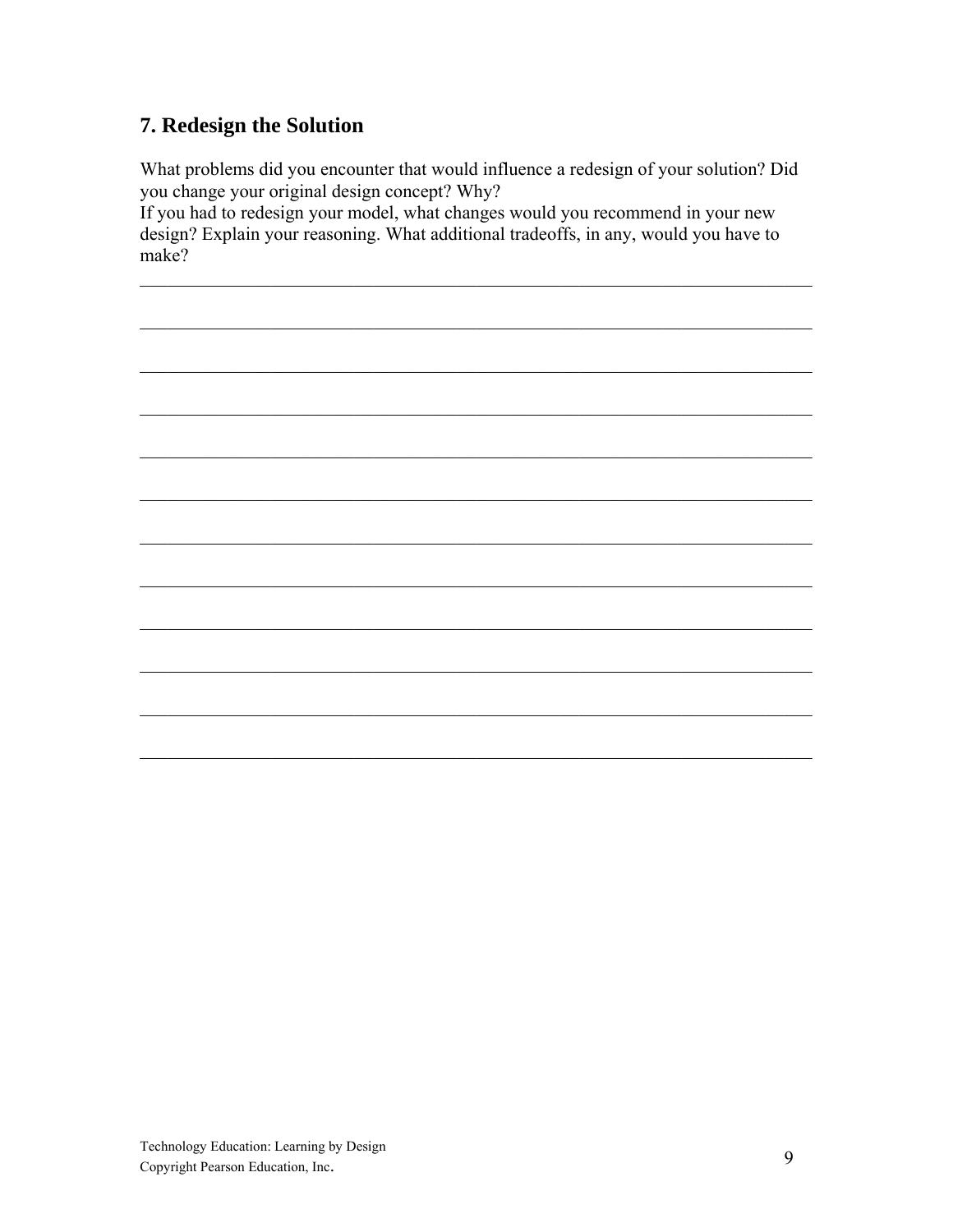# 8. Communicate Your Achievements

Describe the plan you will use to present your solution to your class, and show what handouts you will use. (You make include Power Point slides).